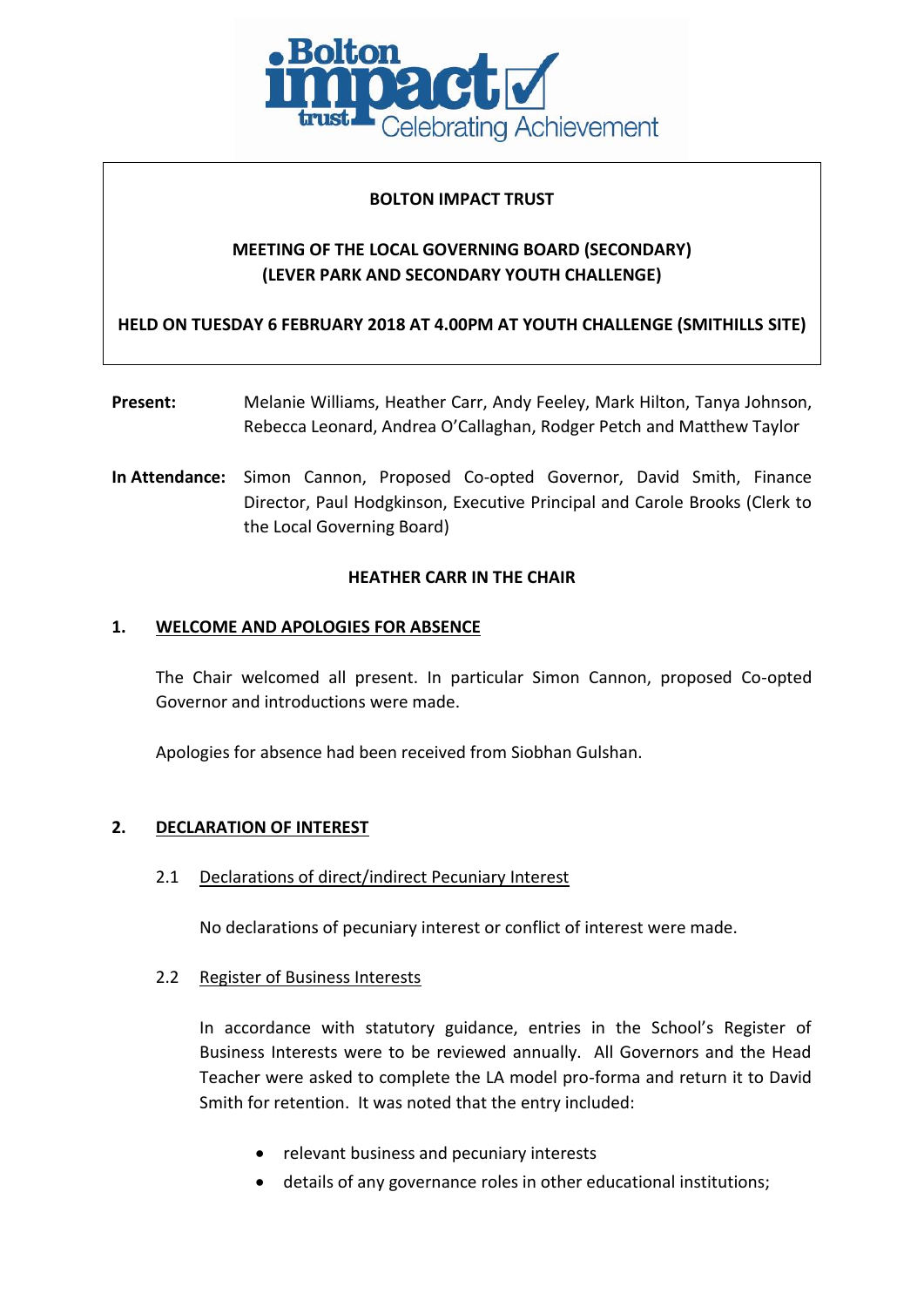• any material interests arising from relationships between governors or relationships between governors and school staff (including spouses, partners and close relatives)

The Clerk noted that governors were required to complete this information and that failure to do so may be in breach of the Governing Board Code of Conduct.

- **Action:** DS to ensure that the necessary detail is completed on the model proforma and received from the following Governors absent from the meeting last term:
	- Melanie Booth, Mark Hilton and Rodger Petch

### **3. MEMBERSHIP/GOVERNANCE ISSUES**

### 3.1 Safeguarding Self-Declaration

A decision had been taken by the Governing Board that all individuals would complete a self-declaration form to state that they had not received any criminal convictions or cautions within the previous 12 months, which had not already been reported to the Chair of the Board.

- **Action:** That all the following governors complete the declaration form and return this to DS to be stored under confidential cover at the school
	- Melanie Booth, Mark Hilton and Rodger Petch

### 3.2 Appointment of Co-opted Governor

Governors had considered and approved the appointment of Simon Cannon as Co-opted Governor.

The Clerk noted that Simon would be required to complete the Register of Business Interests form and Safeguarding declaration form. These would form part of the welcome pack to be sent to him following this meeting.

PH noted that the constitution stated that the Board could appoint up to eight Co-opted Governors and felt that currently there was adequate serving expertise and that it was not necessary to actively pursue any additional members at this time. PH further noted that the facility was there, should this be required in the future. This was agreed.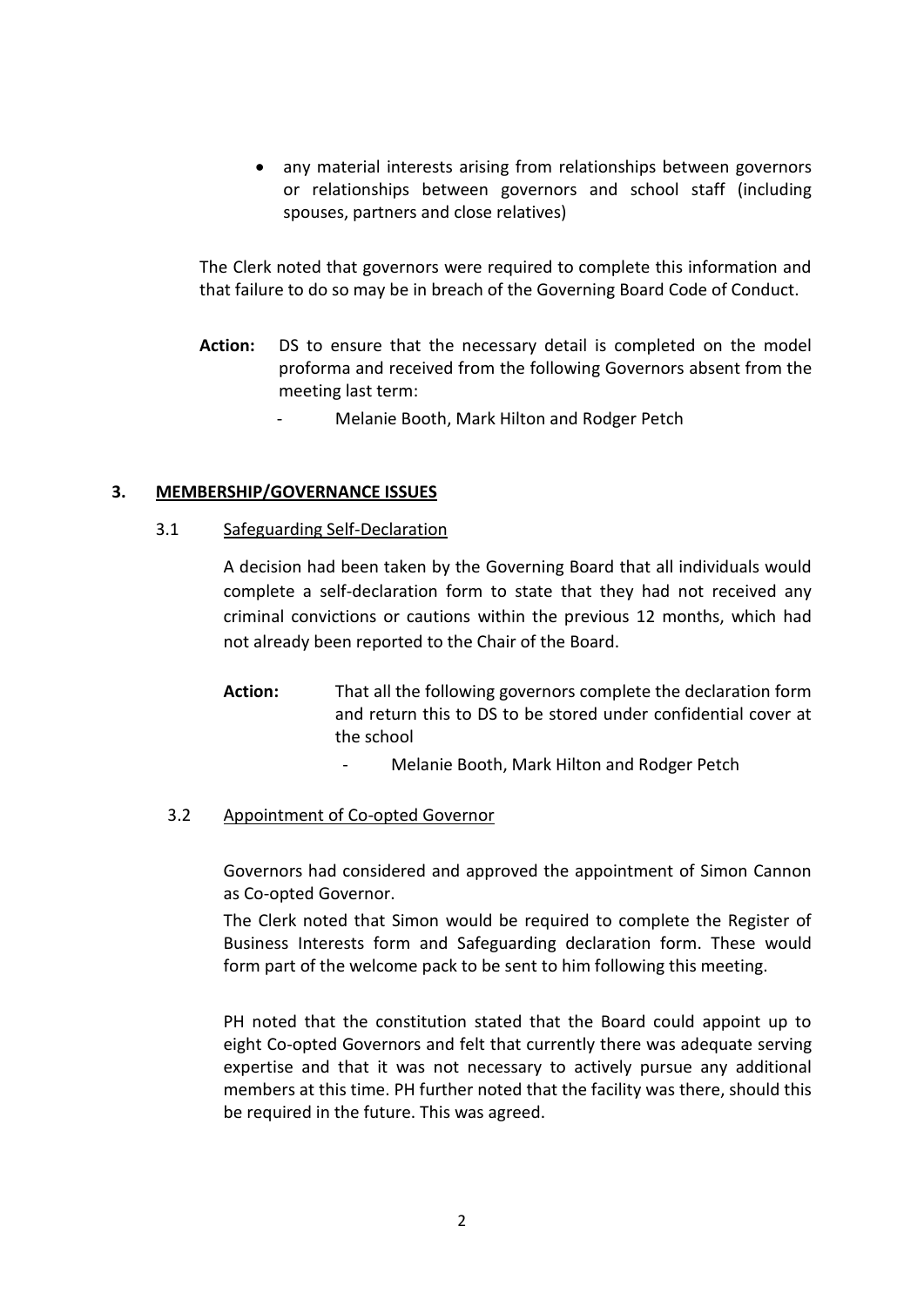The Chair noted an error on the start date for Andy Feeley, it was felt that this should be around the time of the spring term meeting in 2017. The Clerk noted the error and agreed to rectify this.

### **Agreed:**

- i) That Simon Cannon be appointed as a co-opted Governor to serve a four year term of office.
- ii) Not to actively seek any further co-opted Governors (up to a maximum of 8) until it was deemed a requirement.

### **Action:**

- i) Clerk to forward a new welcome to Governance letter and information pack to Simon Cannon.
- ii) Clerk to establish AF's date of commencement from previous minutes and amend the data base as appropriate.

### 3.3 Review of Link Governor roles and responsibilities

HC reported that further to the minutes of the last meeting and the circulated list, the only remaining link Governor vacancy was that of Curriculum.

Governors suggested that this could possibly be assigned to Simon Cannon (SC) newly appointed Co-opted Governor.

PH suggested that he meet with SC to further discuss and explain the responsibilities involved.

It was also noted that the area of 'Capacity' was too large for one person to manage effectively. Following discussion, it was suggested and agreed that MH also undertake this role alongside RP for added strength.

RL commented that MW and SG had previously been assigned as link Governors for both Behaviour and Health and Safety for both settings which were two very big areas to cover and suggested that they review one area each but across the two sites.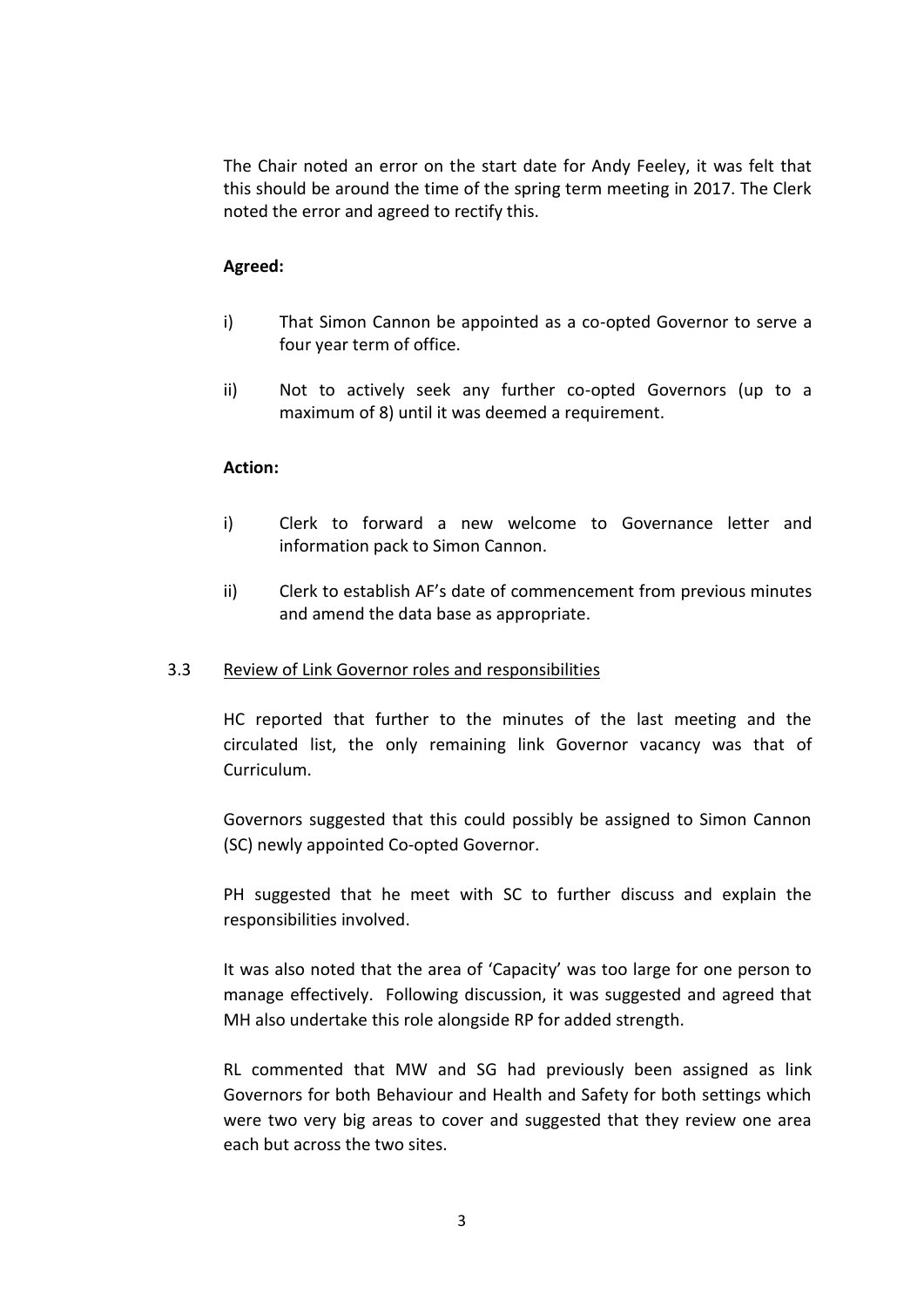Further discussion took place with PH suggesting that he also meet with RL and MT to review the list and circulate it to all Governors later this week.

### **Action:**

- i) PH to meet with SC to further discus the requirements of the role of Link Governor.
- ii) PH to meet with RL and MT to review and update the link Governor list and circulate it to Governors by the end of this week.

### **4. MINUTES OF THE LAST MEETING AND MATTERS ARISING**

Governors had received a copy of the minutes of the last Local Governing Board (LGB) meeting held on 31 October 2017 for their review and approval.

### **Matter Arising**

### 4.1 Health and Safety/Site Manager Issue, Minute Number 7.2

Further to the minutes of the last meeting, RL reminded Governors that the Site Management role of Mr Appleton was predominantly at Smithills School and whilst he helped out where he could at Youth Challenge (YC), there was still insufficient cover at YC.

RL noted that at the last meeting it had been suggested that the Site Manager at Lever Park undertake a dual role carrying out similar duties at Youth Challenge. Following discussion with the Site Manager at Lever Park it was realised that this was not a practical arrangement to pursue.

Governors were informed that a meeting had since been held with Mr Appleton to further discuss the issues presented and since then the situation at Youth Challenge had improved. It was therefore felt that this matter was not necessary to be further pursued.

### 4.2 Academy Leads Report, Minute number 11

The Chair referred to the action at the end of the Academy leads report for Lever Park on page 14 of the minutes asking if RL/MT had circulated the previous year's comparative examination data for both sites. RL noted that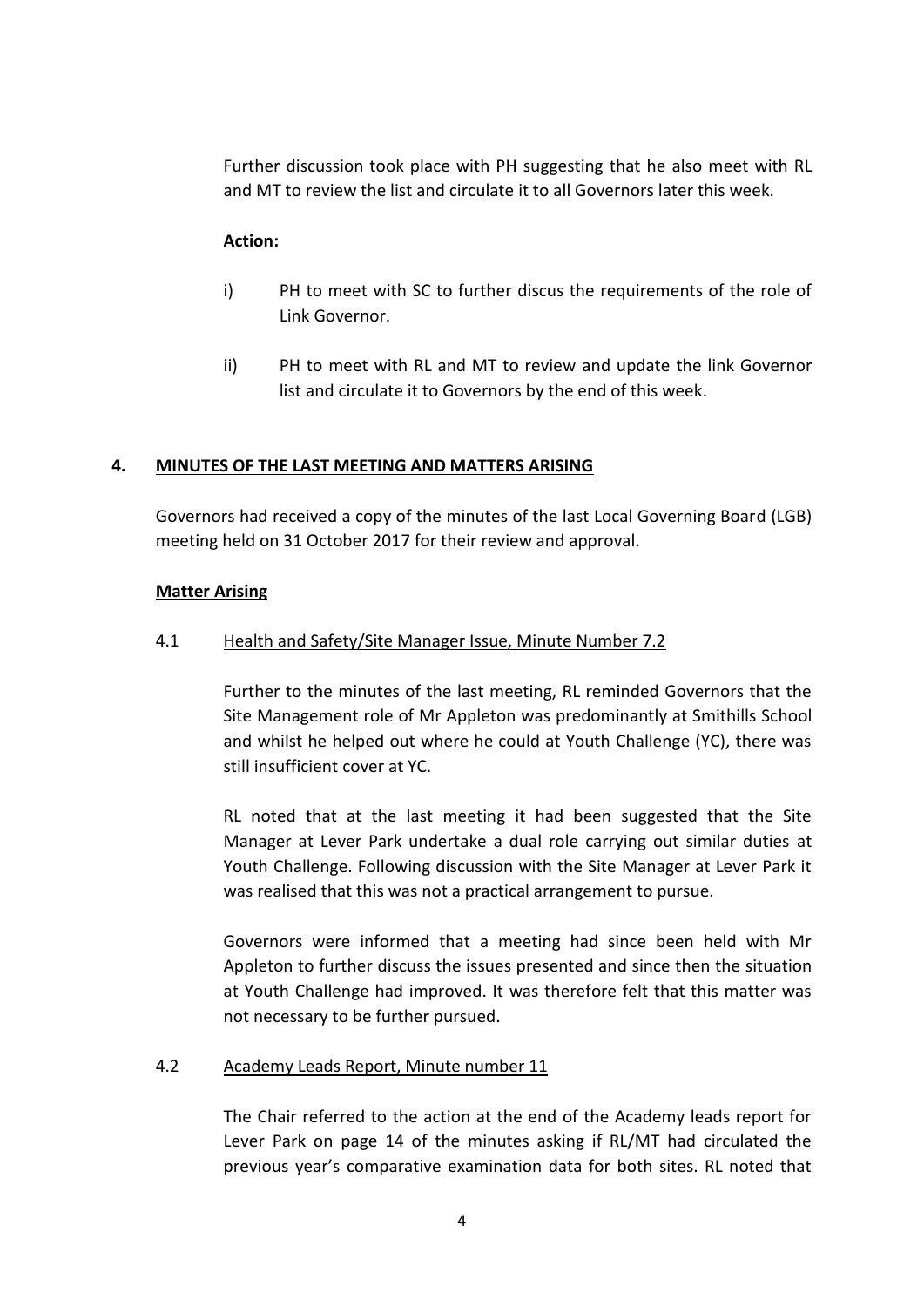this hadn't been circulated but confirmed that the outcome report had been published on the website for both Academies.

**Action:** RL to circulate the outcome report to all Governors.

### 4.3 Self-Evaluation (SEF)/School Development Plan (SDP), minute number 11.1

The Chair asked for an update in respect of the academies SEF noting that it had been reported at the last meeting, that these had been frozen.

PH explained that this area was closely linked to item 9 of today's agenda in respect of Ofsted preparation.

### 4.4 Bespoke Training Course, minute number 14

DS referred to Health and Safety training, noting that now most of the Governor vacancies had been filled across all LGB's he would make the necessary arrangements for a bespoke training session across the three LGB's.

**Action:** DS to make the necessary arrangements to hold a bespoke training Session in respect of Health and Safety at the earliest opportunity.

# 4.5 Governor Skills Audit, minute number 14

PH referred to the outcome of the skills audit noting that Finance was the main focus area. PH informed Governors that he had discussed this matter with Mary Powell and that he planned to run a series of interactive seminars over the summer term to ensure that the Board were 'Ofsted Ready'. Further details in this would be explained at item 9 of this agenda.

### 4.6 Governance Gateway, minute number 16.1

The Clerk referred to the minutes of the last meeting where it had been noted that PH would confirm with Mary Powell, the Trusts intention for all LGB's using the Bolton Governance Gateway to access their meeting documentation, as there had been some uncertainties between LGB's and it was felt that a uniform approach be made.

The Clerk noted that she had set up the Gateway for commencement from the Spring term meeting as had been agreed and the log on link had been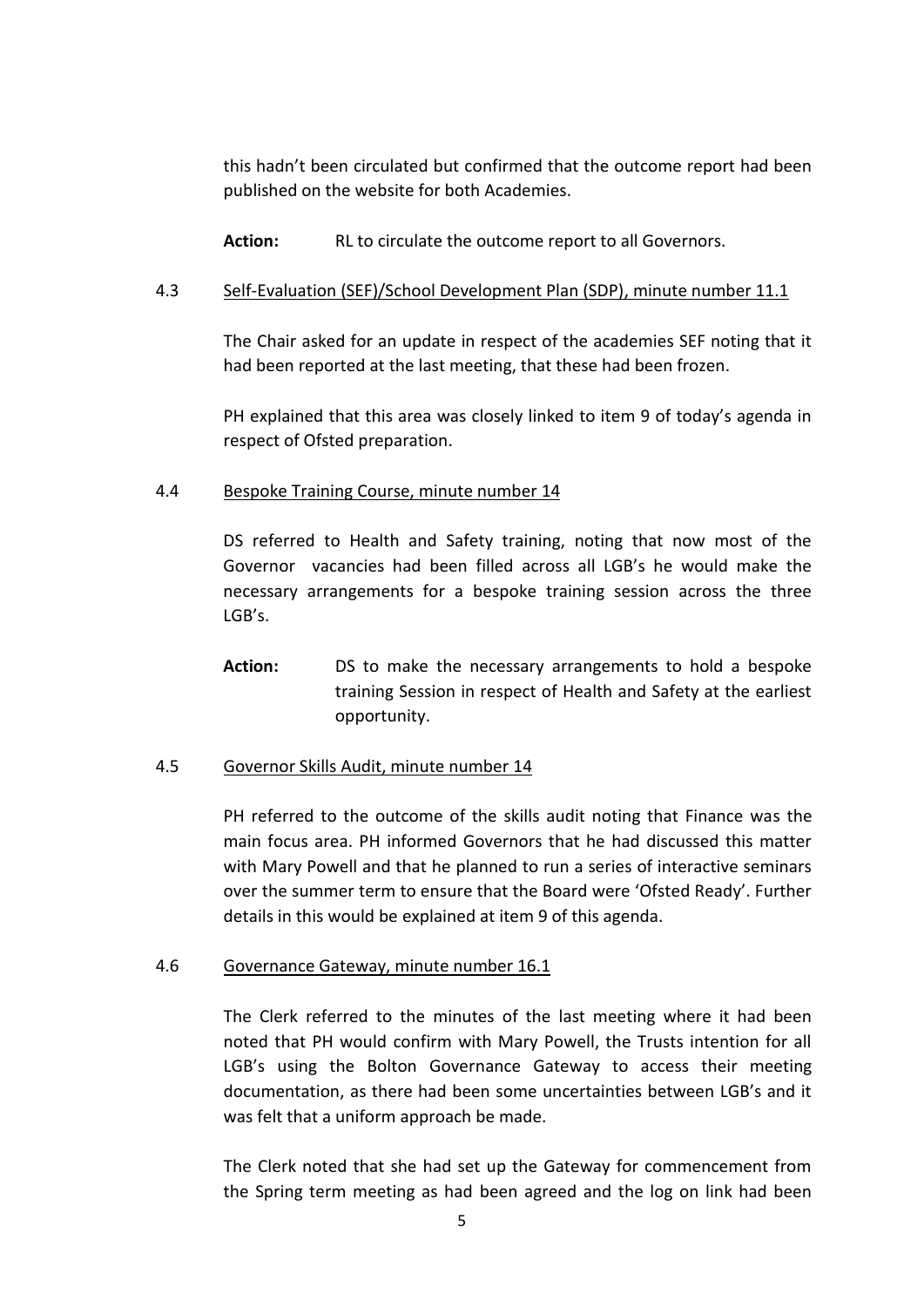circulated to all Governors to access and create a personal password in order to access the site.

Since then PH had requested that circulation of papers for this meeting be by email as for previous meetings and suggested that accessing documentation via the Gateway commence from the summer term when it had been confirmed that all LGB's were on Board.

DS noted that Mr Ashworth, Governor Services Manager had delivered a presentation to demonstrate the benefits of using the Gateway at the meeting of the Primary LGB last week and planned to attend the Medical LGB at their next meeting; unfortunately he was unavailable to attend the Secondary LGB meeting.

The Clerk asked for confirmation that the LGB were happy to commence using the Gateway with effect from the summer term. It was noted that if approval was received, Governors would be required to read and sign a user agreement.

Governors discussed this matter and agreed to commence from the summer term.

The Clerk therefore tabled the user agreement/acceptance form for their review and signature.

Governors were requested to return the signed acceptance forms to her before the end of the meeting.

- **Agreed:** That the secondary LGB commence use of the Governance Gateway from the summer term 2018.
- **Action:** Governors to read and sign the Gateway agreement
- **Agreed:** That the minutes of the meeting held on 31 October 2017, be received and approved as a correct record.

### **5. NOTIFICIATION OF ANY OTHER BUSINESS**

The following item was reported by Matthew Taylor, Academy Lead at Lever Park

- Loss of a member of staff at Lever Park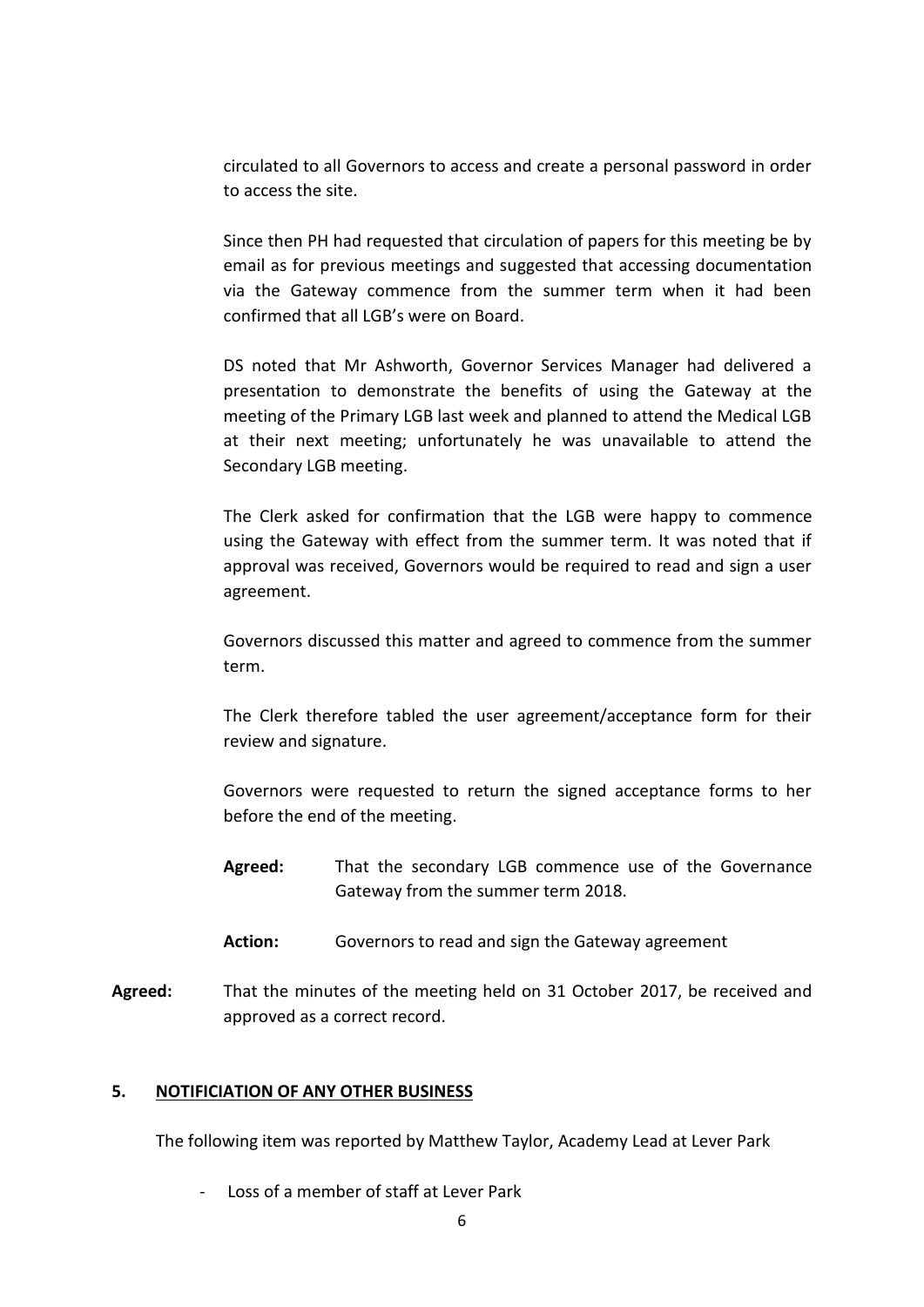MT reported the recent sad loss of Garry Maguire, a very well respected and valued member of staff. The staff and pupils at the school had all been very upset by this sad news. It was noted that Garry would be a huge loss to the school.

MT noted that he was in close contact with the family supporting them as appropriate, in particular Garry's daughter who attended Park School.

MT stated that he was unaware of the funeral arrangements at this time and hoped that it would be either in the half term break or on a Friday as it was expected that a number of staff members and pupils would want to attend to pay their respects.

A Governor suggested that on the day of the funeral it may be a nice gesture for the cortege to pass by the front of the school as had been the case in another school. MT noted this and agreed to suggest this to the family.

MT noted that as he was in touch with the family he would keep Governors informed of the arrangements as appropriate.

Governors expressed their condolences to the family.

# **6. NOMINATED GOVERNOR REPORTS**

### 6.1 Chairs Briefing

The Chair reported that she had attended the spring term Chairs' Briefing meeting held on Monday 29 January 2018 where the following issues had been highlighted:

- Spring Term Meeting Updates
- Governance Services Team update
- Conference Feedback
- Governance Housekeeping: Effectiveness; Efficiency; Impact
- Competency Framework for Governance: Accountability

A report compiled by the Chair following her attendance to the Briefing had been circulated to all Governors prior to the meeting for their review and information.

# 6.2 Link Governors Report on Training / Recent Training undertaken

The Clerk reported that the 2017/18 Governance Training Programme was available on the Governor Exchange.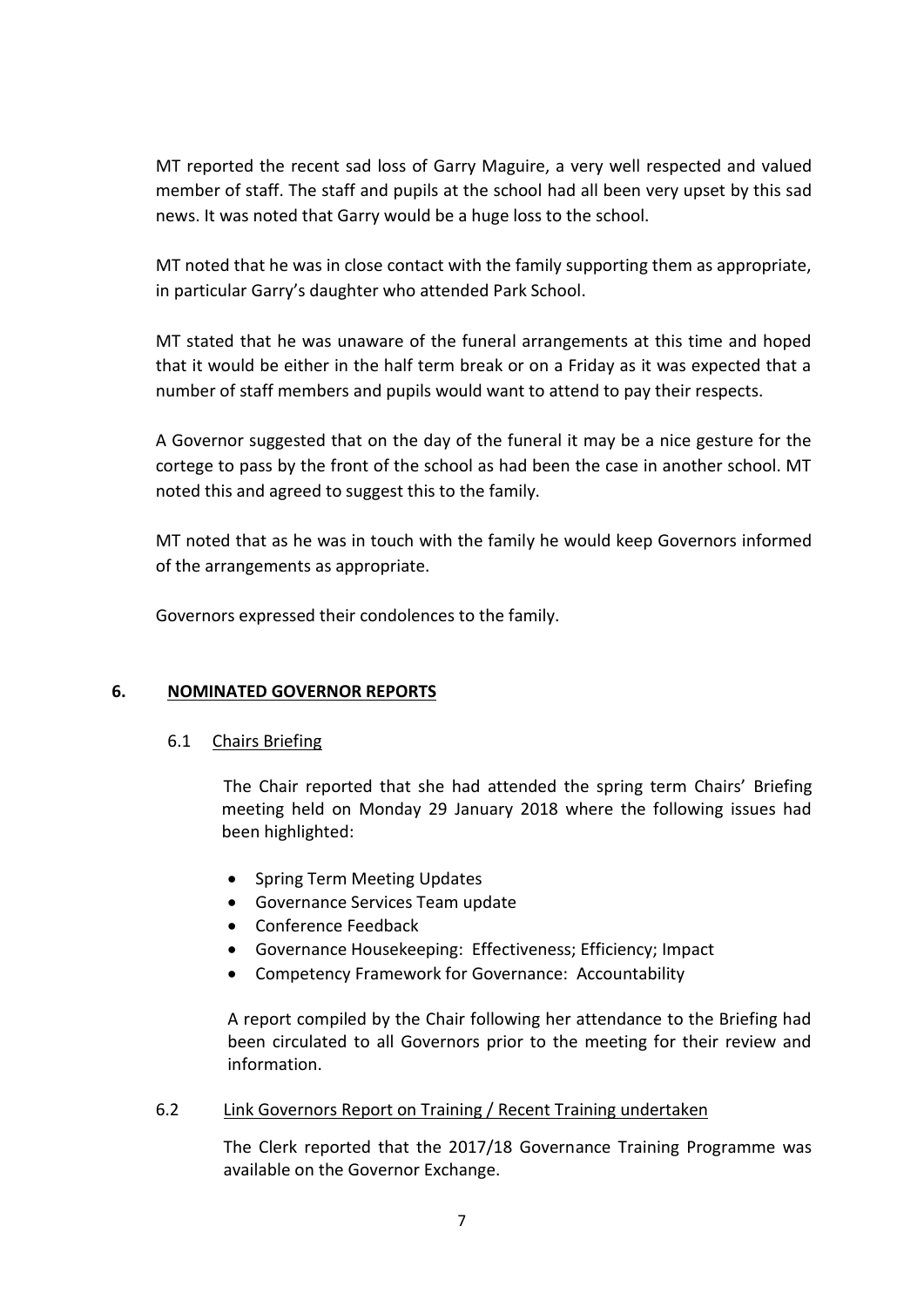The Clerk reminded Governors that there were a number of new training opportunities available in the programme to assist governors in their role, taking into account national initiatives and changes in legislation.

The Clerk noted that the new Governor induction Course was a particularly useful course for any new Governors to attend. DS asked that Simon Cannon, newly appointed Governor make the necessary arrangements to book on to this course.

The Chair noted that at the Chairs Briefing it had been noted that a Safer Recruitment refresher course was being held in March 2018. TJ noted that she was presenting this course. The Chair suggested that any Governor due to renew ought to book on to this. A number of Governors confirmed that they had already booked on to this. RL and MT confirmed that they were both part way through the Safer Recruitment course.

RP confirmed that he had attended Gateway training held at a local primary school.

RL requested that Governors advise her of any training attended to enable her to keep a log noting that this would be particularly useful evidence for Ofsted purposes.

### 6.3 Bolton Governor Conference: Positive Futures for Children and Young People

The Clerk reported that the Governor Services Team had held their annual Governor Conference on Saturday 4 November 2017 from 8.30am until 2.30 pm at the Mercure Bolton Georgian House, Blackrod, with the theme of "Positive Futures for Children and Young People"

Simon Ward, a Senior Educational Psychologist from The Wirral provided the key note speech and a suite of workshops were provided based around the conference theme.

HC, Chair of the LGB had attended the Conference and prepared a report as circulated with the agenda.

#### 6.4 Nominated Link Governor Reports

The Chair referred to Governor week that had been held during the autumn term and asked if this had proved successful.

RL noted that it had been a huge success but that it had been difficult to coordinate over one week due to time constraints and suggested that this be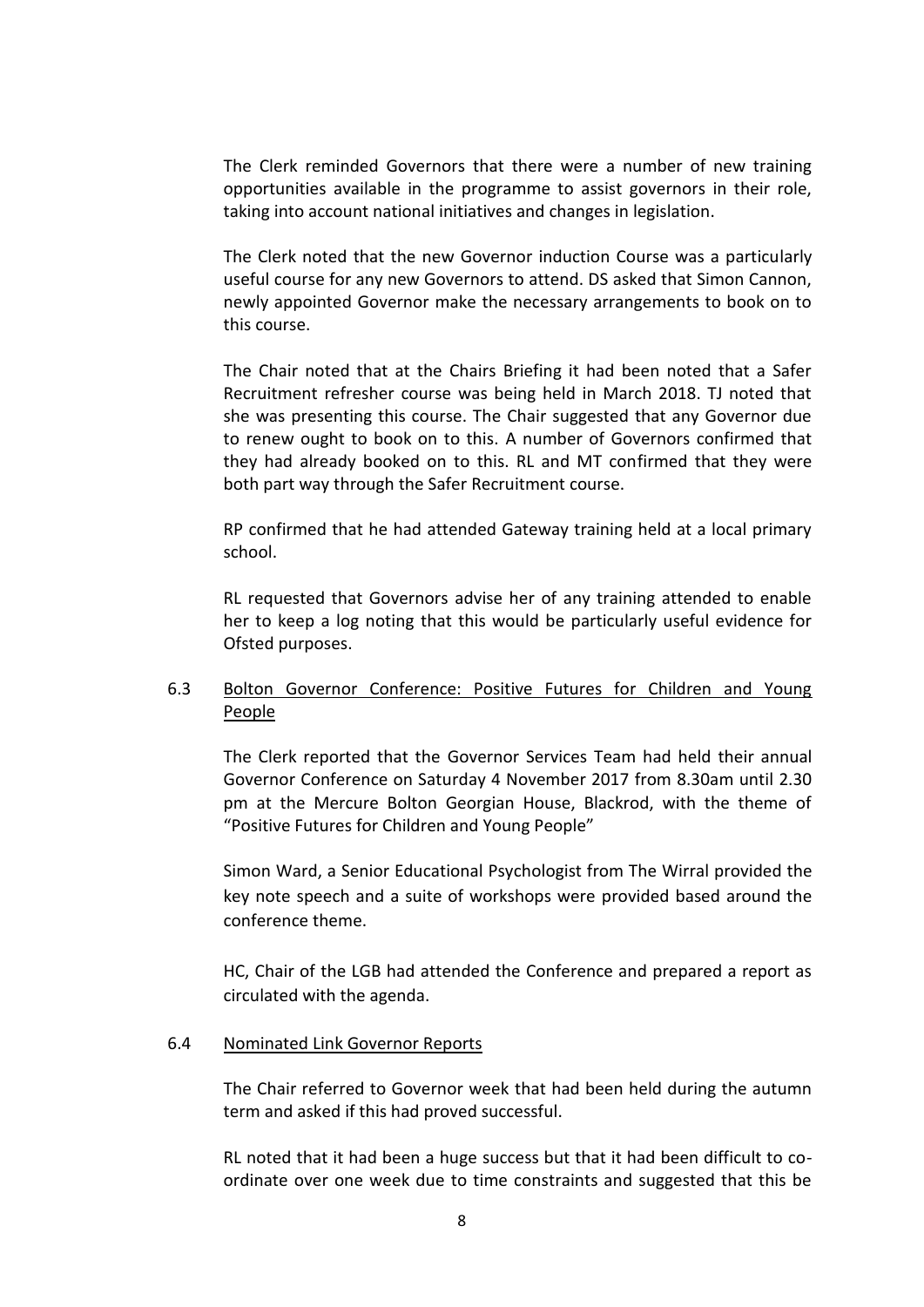extended to a two week period. It was also felt that a learning walk would be useful to undertake next time to enable Governors to see the whole service provision.

Governors discussed the Governor visits noting that it had provided a focus for the link Governor whilst holding the Academy leads to account.

PH noted that he liked the intensity and preferred that this be contained to one week.

Governors discussed this matter and agreed that time constraints were the major issue as some link Governors had more than one area of responsibility and were therefore not able to monitor each area every term.

PH explained that a full inspection did not have to be undertaken every term and suggested that visits have a specific focus. Governors were informed that the next Governor week had been planned for w/c 30 April 2018.

The Chair referred to submission of the link governor reports and asked that all reports completed following all visits ought to be forwarded to Paul and the Clerk for inclusion in the next agenda circulation.

AF referred to 'Pupil Voice' noting that this area linked closely into pupils learning and was an area to be reviewed and was particularly useful for Ofsted purposes. RL noted that this was a good idea as some of their pupils struggled to be socially and articulate effectively with adults.

**Action:** AF to undertake a 'Pupil Voice' review and report back at the next meeting.

#### 6.4.1 Capacity

A report following RP's link Governor visit held on 24 January 2018 in respect of 'Capacity' at both Lever Park and Youth Challenge had been circulated with the agenda papers for governors review and information.

The report detailed the focus of the visit, the monitoring activities, the summary of the visit and the key points to take forward had been circulated with the agenda papers for governor's review and information.

RP noted that he recognised that permanent exclusion was a huge issue and expressed concerns as to how mainstream schools manage this. It was felt that there were discussions to be held with the LA as to the process mainstream schools should follow prior to the pupils being transferred to the pupil referral Unit (PRU).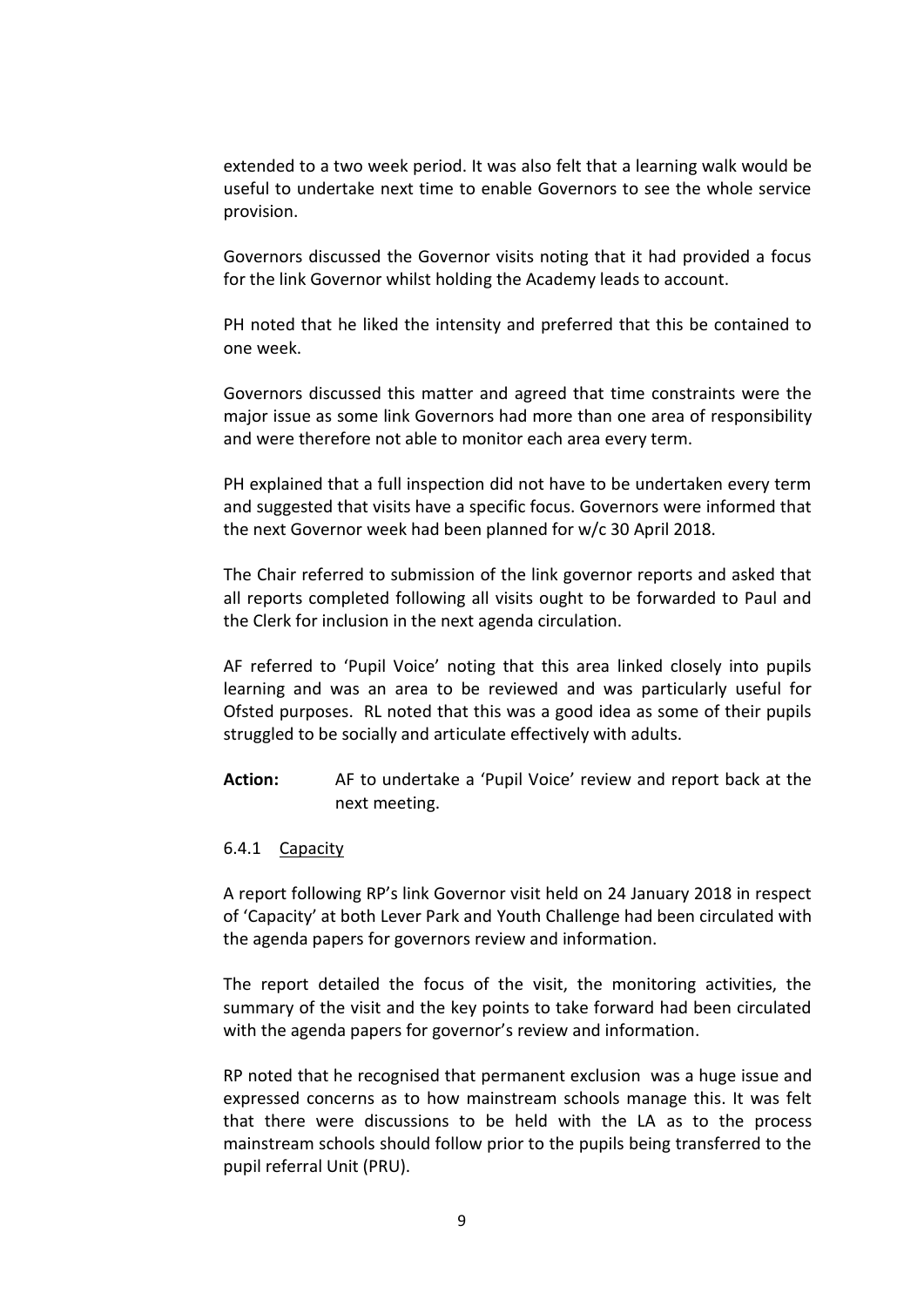PH noted that the Secondary YC Academy had four pathways for pupils:

- Spring Board
- Build
- Foundation
- **Focus**

The descriptor of each could be found within the academy leads report. It was noted that there was a huge capacity issue both on site and nationally at the Foundation stage and that the service were unable to meet the capacity needs.

PH reported that discussions had been held at Trust level in respect of the need to have a change in Culture. There was a need for YC to offer a service in the Community and build an alternative process to avoid permanent exclusions happening and also in order to combat on-going capacity issues.

PH noted that discussions in respect of the Trust being able to offer interventions at an early stage in the form of outreach provision as a legitimate service which would complement the work of the Behaviour Support Service had also been held. It was further noted that early intervention could prevent the need for pupils attending the PRU and also generate additional income.

A Governor expressed concerns that if less pupils attended the PRU that the service may go out of business. PH noted that whilst he understood what they meant, the service would be transferred into the relevant school as a means of support to the pupil and the school, generating an income stream.

A Governor referred to 'traded places' and asked for clarification. RL explained what 'traded places' were and noted that this process helped prevent the need for permanent exclusions.

### 6.4.2 The Quality of Learning in Youth Challenge

A report following AOC's link Governor visit in respect of The Quality of Learning at Youth Challenge on 29 January 2018 had been circulated with the agenda papers for governors review and information.

The report detailed the focus of the visit, the monitoring activities, the summary of the visit and the key points to take forward had been circulated with the agenda papers for governor's review and information.

A Governor referred to 'Pixel Membership' noting that the detail recorded in the report had been very inspirational.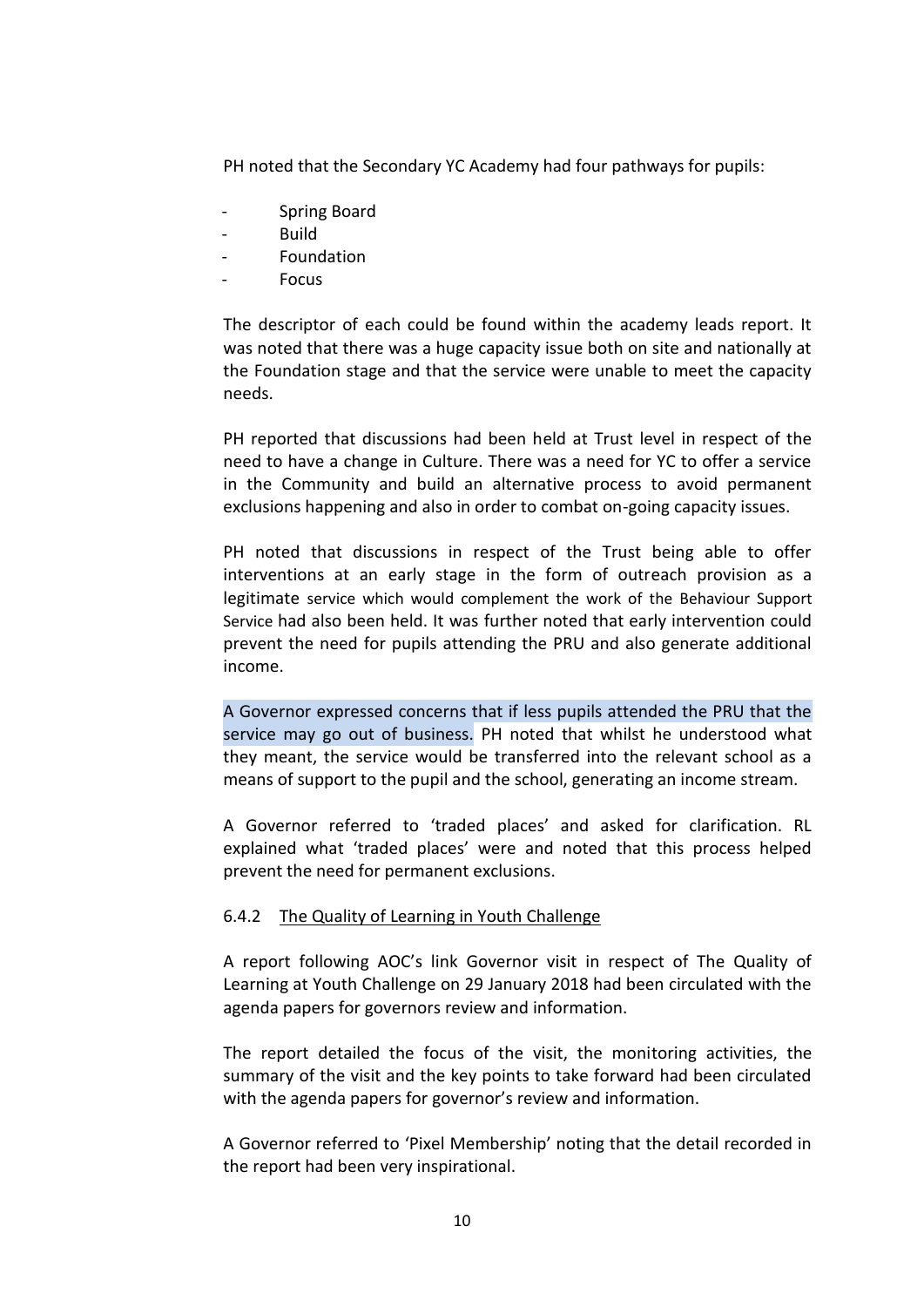Governors discussed the benefits of Pixel Edge and other Pixel Apps that were available. RL confirmed that this was worth exploring for use across the trust. A Governor suggested that a 'Pixel' representative be contacted to attend YC and/or Lever Park to further discuss the resources available that were available bespoke to context of the actual setting.

AOC offered to make a presentation to staff and Governors at the summer term training day. PH thanked AOC for this offer noting that this was a good idea.

Governors were informed that a similar visit to Lever Park would be undertaken in the near future with a report circulated for the next meeting in the summer term.

### **Action:**

- i) RL and MT to further pursue Pixel membership and report back to Governors as appropriate.
- ii) AOC to make the necessary arrangements to undertake a link Governor visit to Lever Park at the earliest opportunity, with a report back to Governors for the summer term meeting.
- iii) AOC to make the necessary arrangements with PH and RL to present to staff and Governors at the summer term training day.

# 6.4.3 Finance Review

MH tabled his governor monitoring report following his visit to the Academy to review the area of Finance. MH guided governors through the report. It was noted that on the day of his visit an unplanned evacuation had also been held; it was noted that as an outsider looking in all pupils had displayed very good behaviour.

# 6.4.4 Review of Staffing

### Lever Park Academy

TJ had undertaken a review of staffing at Lever Park Academy on 23 January 2018. The report detailed the focus, monitoring activities, summary and key points to take forward had been circulated with the agenda papers for Governors review and information.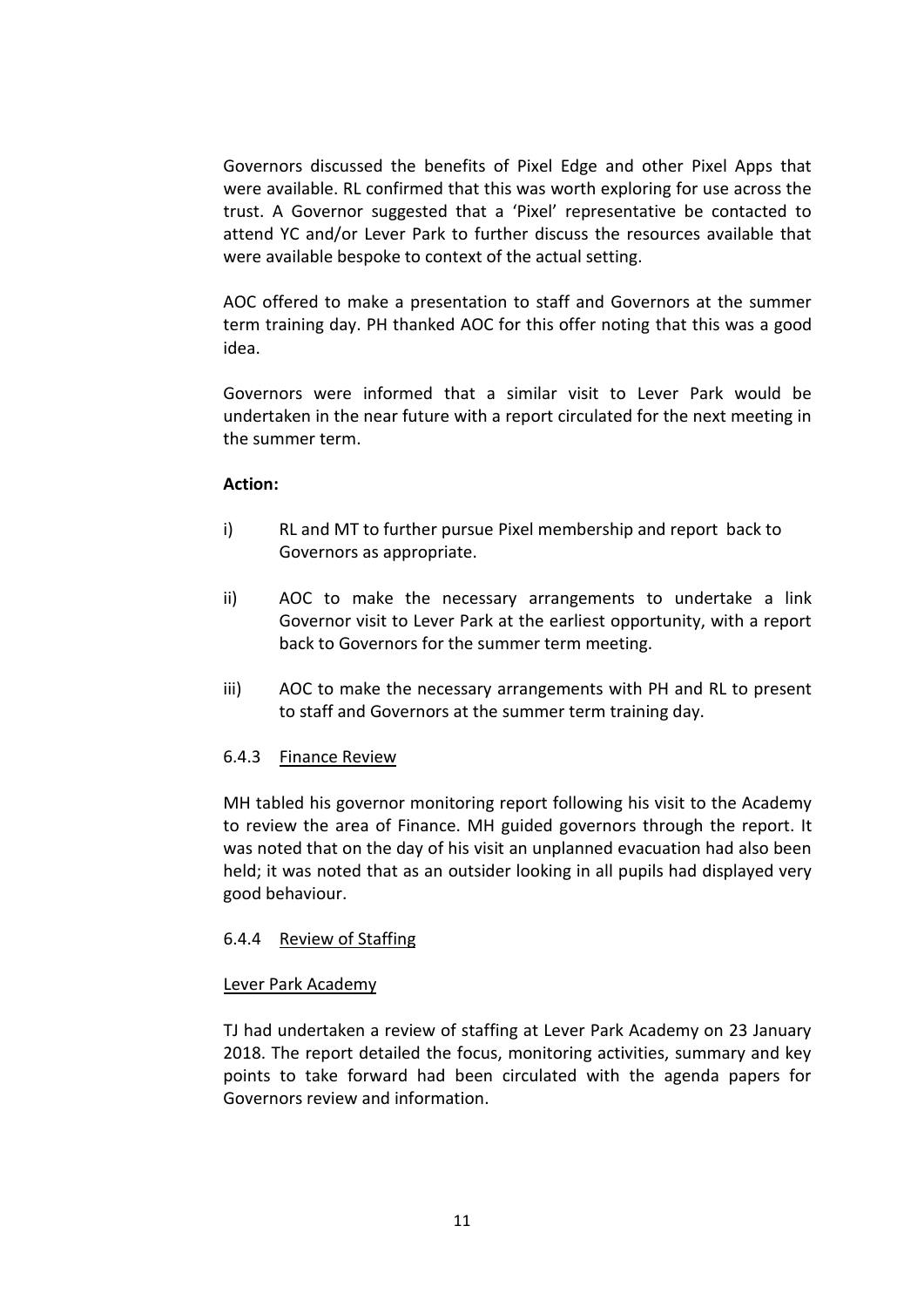# Youth Challenge Academy

TJ had undertaken a review of staffing at Youth Challenge Academy on 24 January 2018. The report detailed the focus, monitoring activities, summary and key points to take forward had been circulated with the agenda papers for Governors review and information.

# **7. CURRENT FINANCIAL POSITION**

Governors had received a copy of the financial monitoring reports 2017/18. The report gave information in relation to Youth Challenge (YC) (Secondary provision) and Lever Park as at December 2017 and highlighted the projected financial position for the YC Academy and Lever Park School and an explanation of the significant variances.

DS informed Governors that details about the Trusts Boards budget had been included on page 2, in order to set the context of the Trust as a whole. Governors were informed that the Trust had set a budget to achieve a surplus of £145,000 in the current year. A table had been included within the report highlighting details for each academy. DS tabled a revised copy of page 2, noting that it had been realised that figures relating to the Central Team had been omitted from the original circulation.

DS guided Governors through the report that gave information on:

- The academies three year plan from 2017/18 to 2019/20. It was noted that the plan reflected that the Trust was anticipated to return to a surplus reserves by 2019/20.
- The projected financial position for both settings 2017/18
- The significant variances

A Governor referred to the projected position at table three on page 4 of the report and asked what was included in 'other employment costs'. DS confirmed that this included items such as staff training and recruitment costs.

# Youth Challenge

DS noted further to the details provided within the report that the YC secondary projected surplus of £359,114 compared favourably with the original budget surplus of £288,000.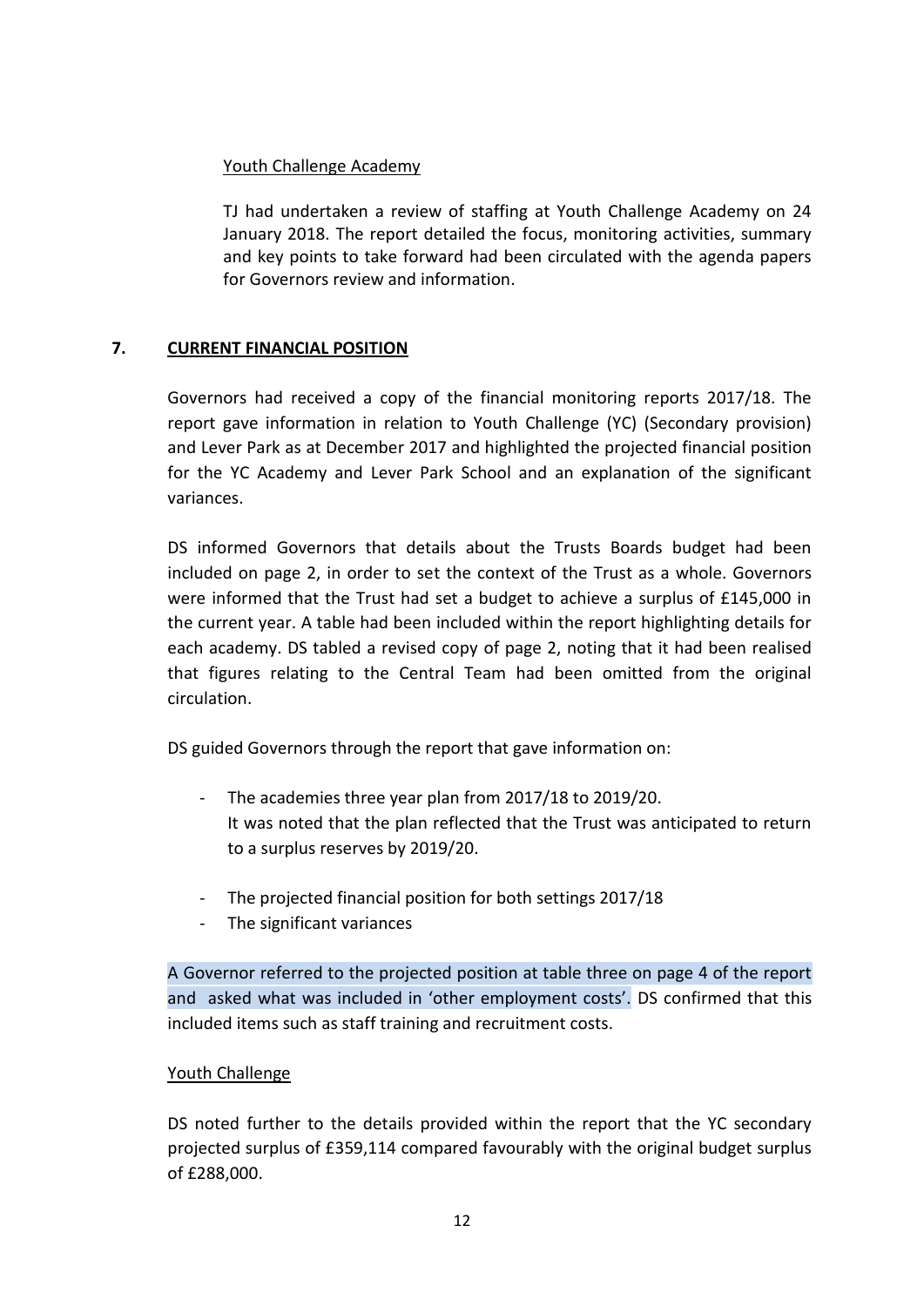### Lever Park

DS reported that it was anticipated to incur a deficit of £426 this being £91,000 greater than originally budgeted for. Staffing expenditure had been projected as £20,000 more than originally budgeted for as a result of increased agency costs to cover a maternity.

Discussions in respect of the reclassification of pupils had not yet been concluded and therefore additional funding, yet to be finalised had not been reflected in the projected figures.

**Agreed:** That Governor's receive and note the information presented within the circulated financial report.

# **8. ACADEMY LEAD REPORTS TO LOCAL GOVERNORS**

A copy of the Academy Leads report for:

- i) Lever Park
- ii) Secondary Youth Challenge

had been circulated with the agenda papers for Governors review and information.

### **Lever Park Report**

MT presented his termly report to the LGB. The circulated report gave an in depth report of the following areas:

- Pupil Numbers
- Current Numbers
- Safeguarding
	- Safeguarding overviews for Autumn term
- Health and Safety including
	- Evacuation/Invacuation drills
- Personal Success Targets (PST's) and Progress
	- Whole school summary (PST Headlines)
	- Individual pupil summary versus PST'S including behaviour and attendance)
- Pupil Profile/Outcomes December 2017
- Looked After Children
- Behaviour Analysis
- Attendance Analysis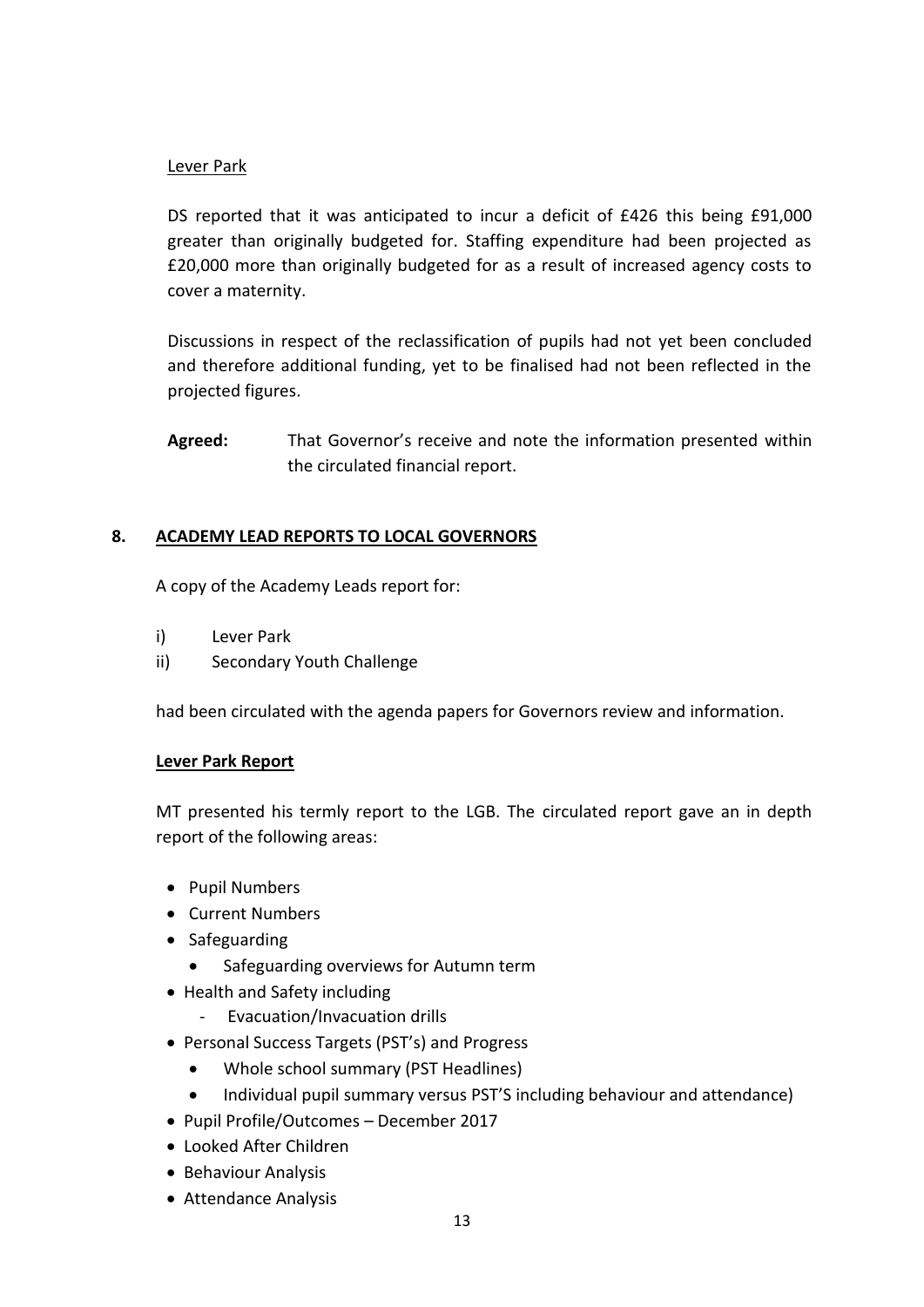- Quality of Teaching
- Pupil Destinations
- Personnel Issues
- Looked After Children PST report
- Outcomes from external examinations

Aspects of the report were highlighted with questions invited from Governors:

### Safeguarding

MT referred to C-POMs as an excellent reporting programme. It was noted that the details recorded within the circulated report were not reflective of the actual data and that it was anticipated that this would be higher on future reports due to the accuracy of C-POMS.

# Personal Success Targets (PST's)

Further to the details and data information provided within the circulated report, MT commended the PST system noting that this was now well embedded; the pupils had embraced it and formed part of daily life in school. All targets were accounted for with pupil reviews being undertaken bi-weekly. Data was tracked and used effectively to inform staff of the required interventions required to further support the pupils in question and gain a true and accurate picture.

RL noted that this was being introduced at YC and hoped to report in this way for future meetings.

AOC also commended the success of the PST system noting the rapid success and impact that had been made in from the initial discussions that had been held a year ago. It was a real testimony to the staff at Lever Park and in particular to Melissa Sharpe who manages this. Governors concurred with the comments made and expressed their thanks to Melissa and the staff team.

PH noted that Melissa was also in liaison with other schools who had expressed an interest in using the system in their own settings.

# Behaviour

Further to the report MT noted that a very successful Behaviour focus group had been implemented where staff attended to discuss and make strategic planning decisions including the identification of potential, future alternatives to fixed term exclusions in order to improve and move behaviour forward.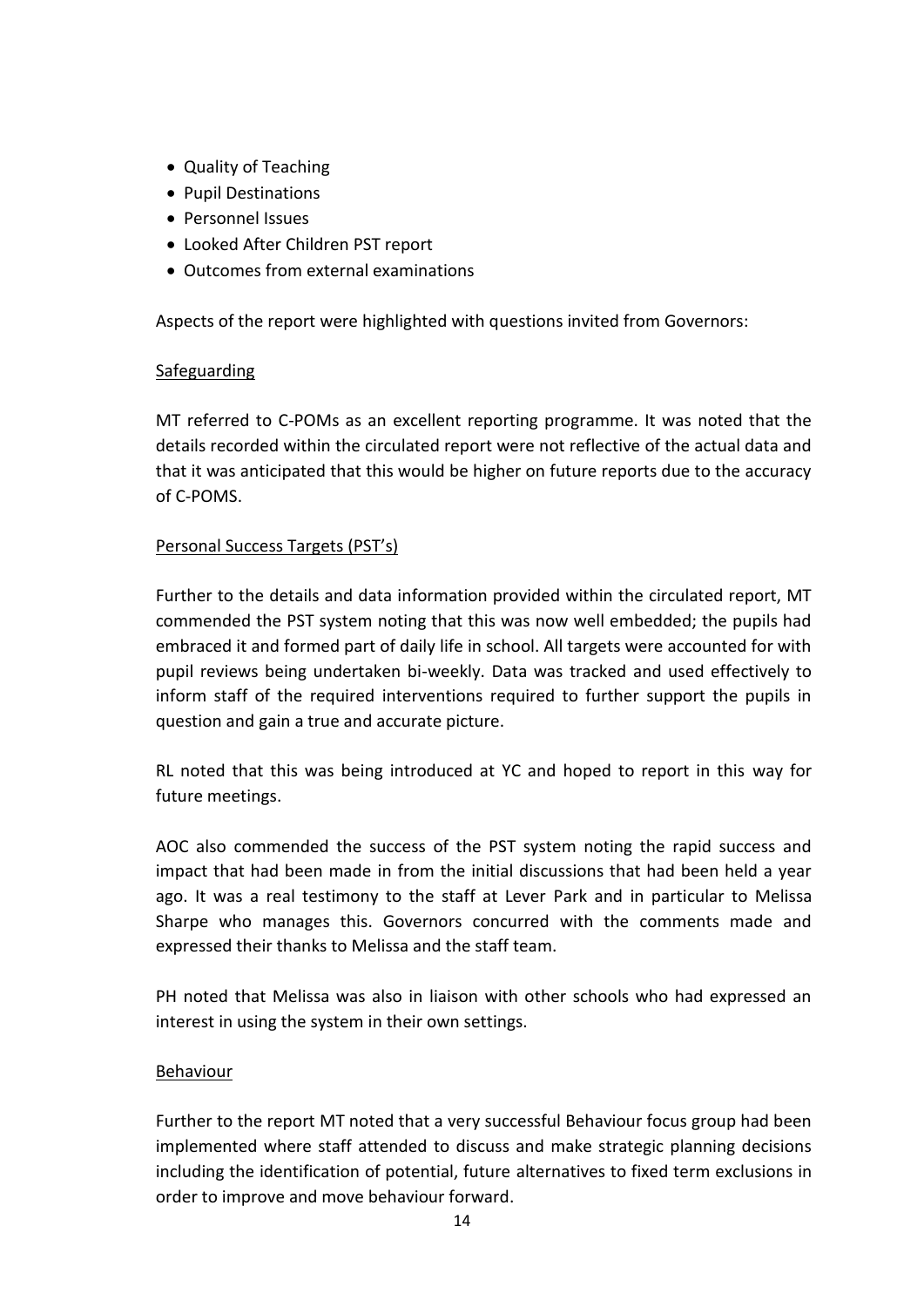## Quality of Teaching

Further to the details provided within the report TJ asked if any learning Walks had taken place. MT confirmed that a number of observations had been held with book scrutinies and reviews scheduled.

A Governor referred to the need for consistency across all lessons in respect of Teaching and Learning and the need to capture typicality in 'drop in's' and planned observations. It was noted that AOC had shared some ideas with RL at her last link Governor visit to YC. These would also be shared with MT when the link governor monitoring visit at Lever Park was undertaken. This was noted as a good evidence base for Ofsted purposes. Additionally, lesson observations had been carried out the previous day together with the SIP to get his feedback.

### **Secondary Youth Challenge**

RL presented her termly report to the LGB providing Governors with an in depth report and information in the following areas:

- Capacity and Pupil Movement
	- Pathway Breakdown
- Safeguarding
- Children Missing Education
- LAC Pupils Overview
- Health and Safety including Evacuation/Invacuation report
- Pupil progress Autumn Term 2017
	- Maths and English Data/ actions
- Pupil Behaviour
- Pupil Attendance Autumn Term 2017
	- Whole Group KPI Grouping Breakdowns
- Personal Success Targets for Attendance Autumn Half Term 2017
- Quality of Teaching
- Curriculum
- Stakeholder Satisfaction

Aspects of the report were highlighted with questions invited as Governors were guided through the details presented.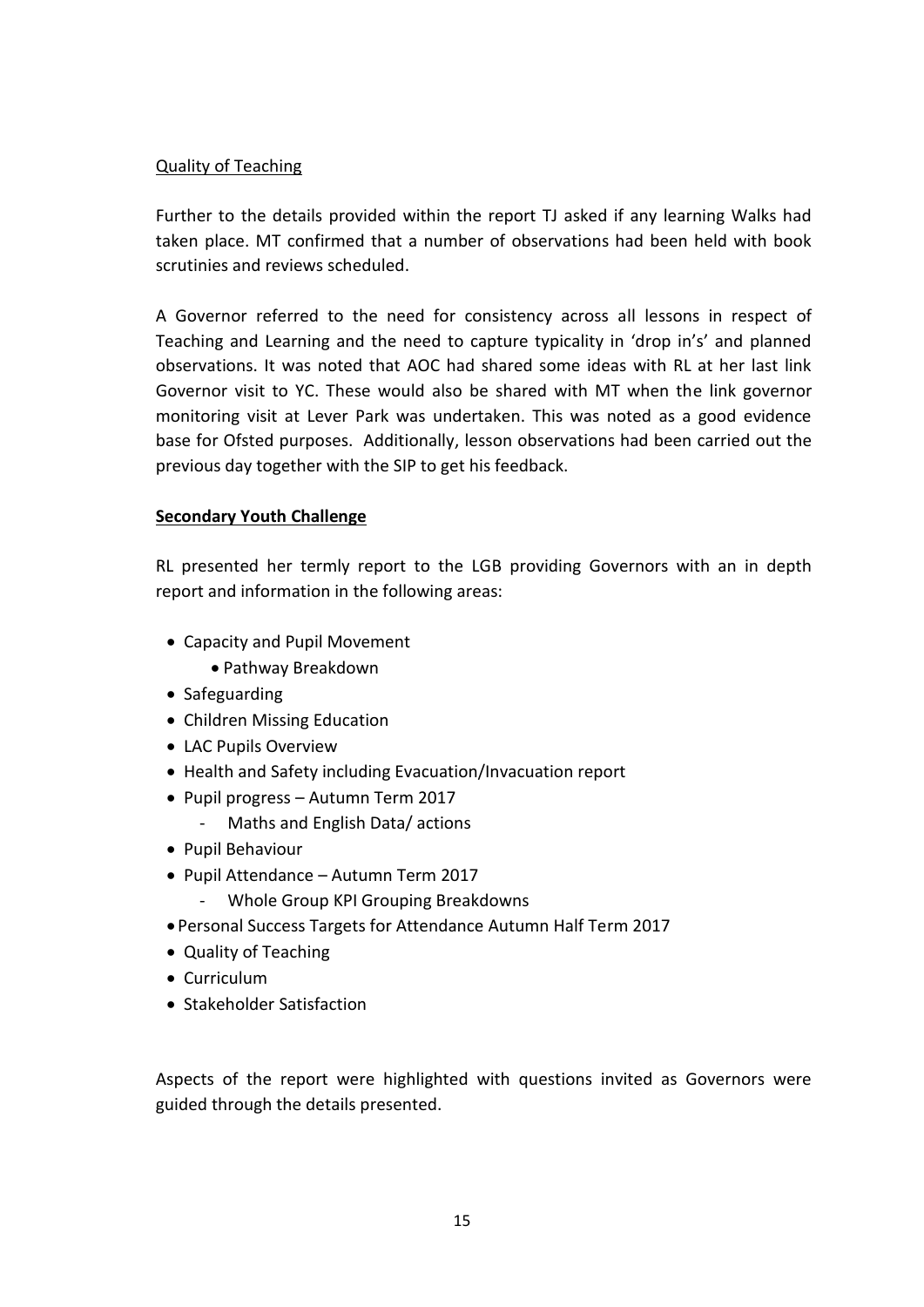### Capacity and Pupil Movement:

### Pathway breakdown

Further to the details presented in the circulated report, PH noted that the breakdown provided would be shared with the LA in order to highlight the capacity issues and heighten awareness of the static population of YC. PH referred to the need to establish the 'core function' noting that it was supposed to be a short term 'carousel provision' but that currently this was not the case.

RL noted that capacity was a huge concern that dominated and impacted on every area. It was felt that a LA review on process was required due to the increase in pupils attending YC and the length of time that they were with the provision, as this impacted greatly on 'the offer', the curriculum provision and behaviours presented by the pupils.

Governors discussed this matter. It was felt that the LA had a lack of understanding of the nature of the provision and were required to improve their strategic thought. Governors discussed that YC was not a 'special school' with long term provision in place to meet the challenges of the present school population. PH noted that with this in mind, the provision still continued to do everything in their power to meet the needs of the pupils that attended.

PH referred back to previous discussion in respect of the Trust providing an outreach service providing support 'in schools'. The Chair agreed noting that the Trust were right in thinking strategically in the future offering a service to schools and being more involved in pre-crisis intervention.

PH noted that he had undertaken a wealth of research to develop a model/offer that met the needs of the individual child that was linked to the school and the Trust and create more partnership working and work would continue in this area.

MW apologised for having to leave the meeting at this point.

### Pupil Progress:

# English and Maths

RL referred to English noting that there were some concerns in this area. This was subject to further review by the SIP at his next visit along with a review if the academy data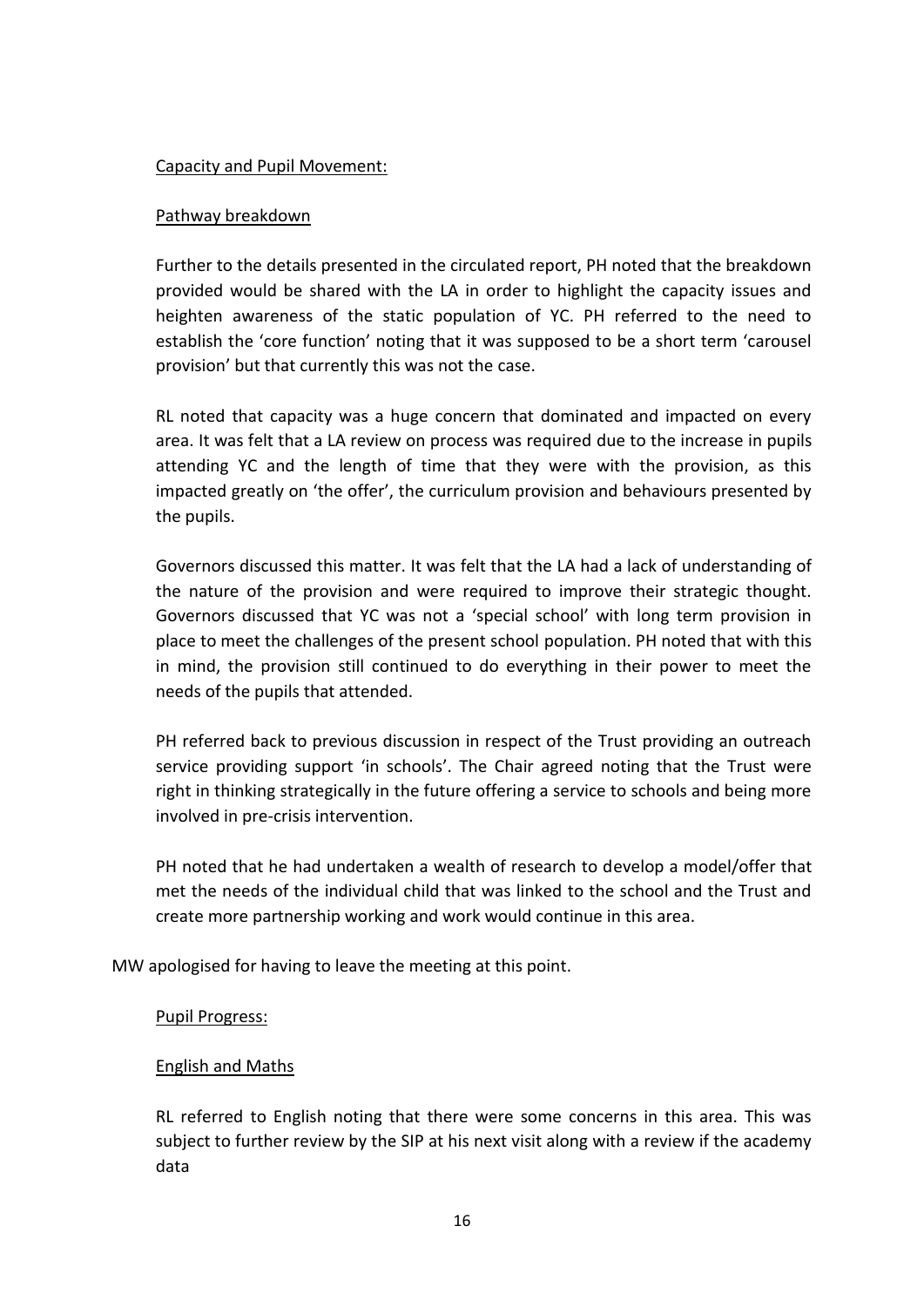RL confirmed that there were no concerns to report in Maths.

### Attendance

RL confirmed that the whole school attendance as at the autumn term 2017 was 81%. Whilst this may not seem a high percentage, it was noted that the attendance percentages of some individual pupils had improved from their previous settings.

# **Ofsted**

AOC referred to the provision being required to be 'Ofsted ready' noting that any bench marking undertaken ought to be referenced for Ofsted purposes.

PH noted that a bench marking exercise had been undertaken and that 70% was the bench mark from another outstanding provision. PH referred to the AP handbook that had been circulated with the agenda to be discussed at the next item.

Governors thanked RL and MT for their very comprehensive and informative reports.

**Agreed:** That the academy leads reports for both Lever Park and Secondary Youth Challenge be received with thanks.

# **9. OFSTED PREPARATION**

The following documents had been circulated for Governors review and information:

- Alternative Provision (AP) Handbook
- Ofsted Checklist
- RAG rating summary

Governors were informed that PH and RL had undertaken a bench marking review of a number of similar provisions and produced the AP handbook. PH gave Governors an on screen presentation of the Personal Learning Centre which was a provision within the Medical Academy of the Trust highlighting how the handbook, Ofsted Checklist and RAG rating documents were to be used to bench mark themselves, highlight any required actions and ensure that the Trust were 'Ofsted ready'. It was noted that the same detail would be provided for each academy in order to have a clear view of what was required. The SEF comments were also synchronised with the SDP as a priority. PH noted that all academy leads had responded well to this approach.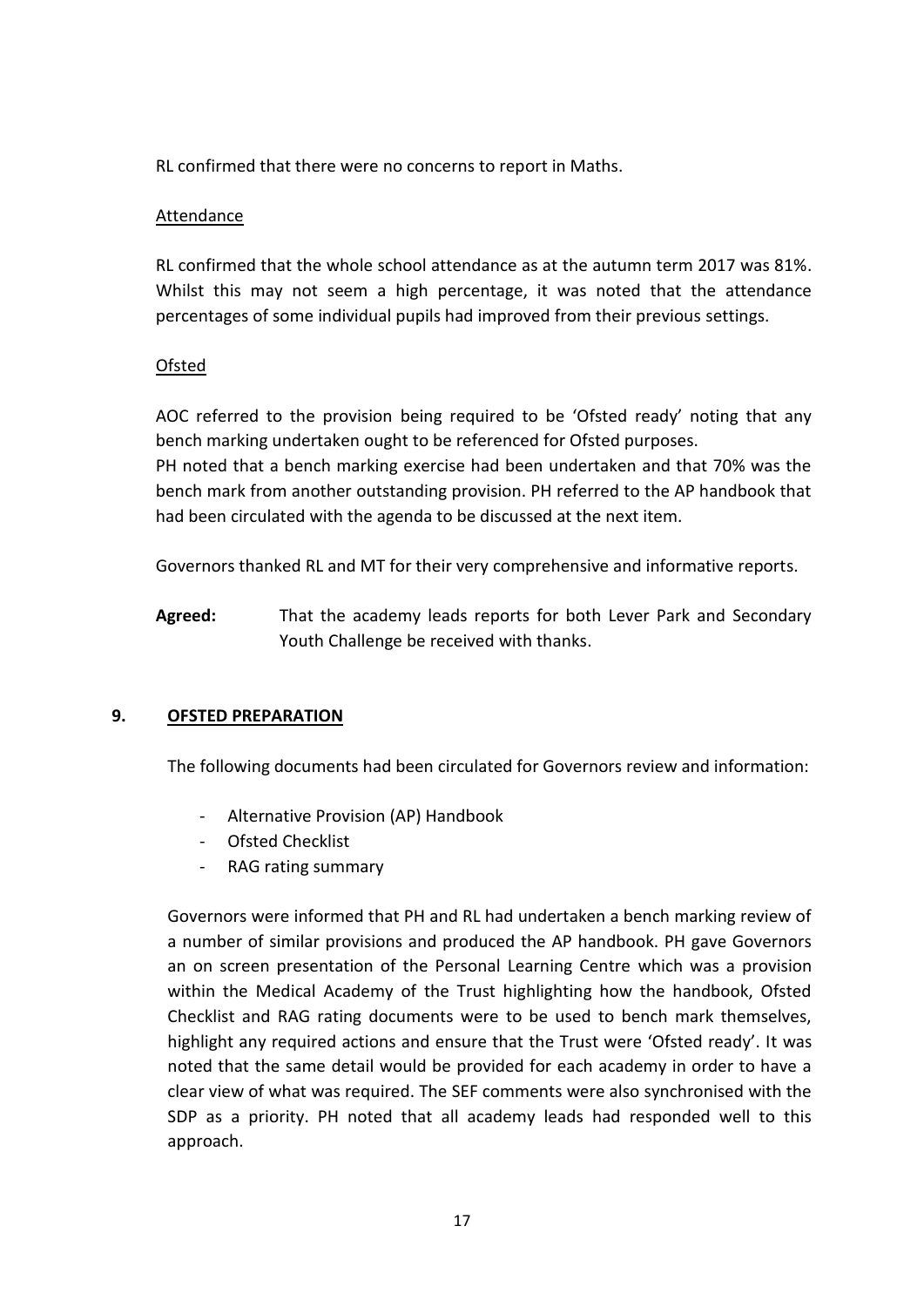Governors discussed the details presented and highly commended this approach, noting that this was a good guide to support the management of the inspection team.

PH confirmed that Mr Purcell, Academy SIP, planned to visit both academies after the half term break to review Teaching and Learning at Lever Park and Attendance at YC and would also assess if the provisions were 'Ofsted ready'.

A Governor referred to the evidence checklist and Governors roles and responsibilities asking if there was any further support required from Governors. PH noted that there was nothing specific required at this time but referred to the planned summer seminars that had been discussed earlier in the meeting noting that this would form part of those meetings and that any available Governors were welcome to attend.

### **10. SCHOOL IMPROVEMENT PROFESSIONAL (SIP) ACADEMY VISITS**

### 10.1 Lever Park

A copy of the report following the SIP visit held on 16 November 2017 had been circulated with the agenda papers for Governors review and information.

### 10.2 Youth Challenge

A copy of the SIP reports following the summer term visit on 22 November 2017 had been circulated to all Governors for their review and information.

A Governor commented on the wealth of detail included in both of the reports noting that whilst this was useful for each provision, a summarised version for Governors monitoring would be more appropriate.

Governors discussed the support offered by the SIP. Both Academy Leads confirmed that they were happy with the support provided by Mr Purcell, it was felt that he understood the nature of both provisions.

**Agreed:** That Governor's receive and note the information provided.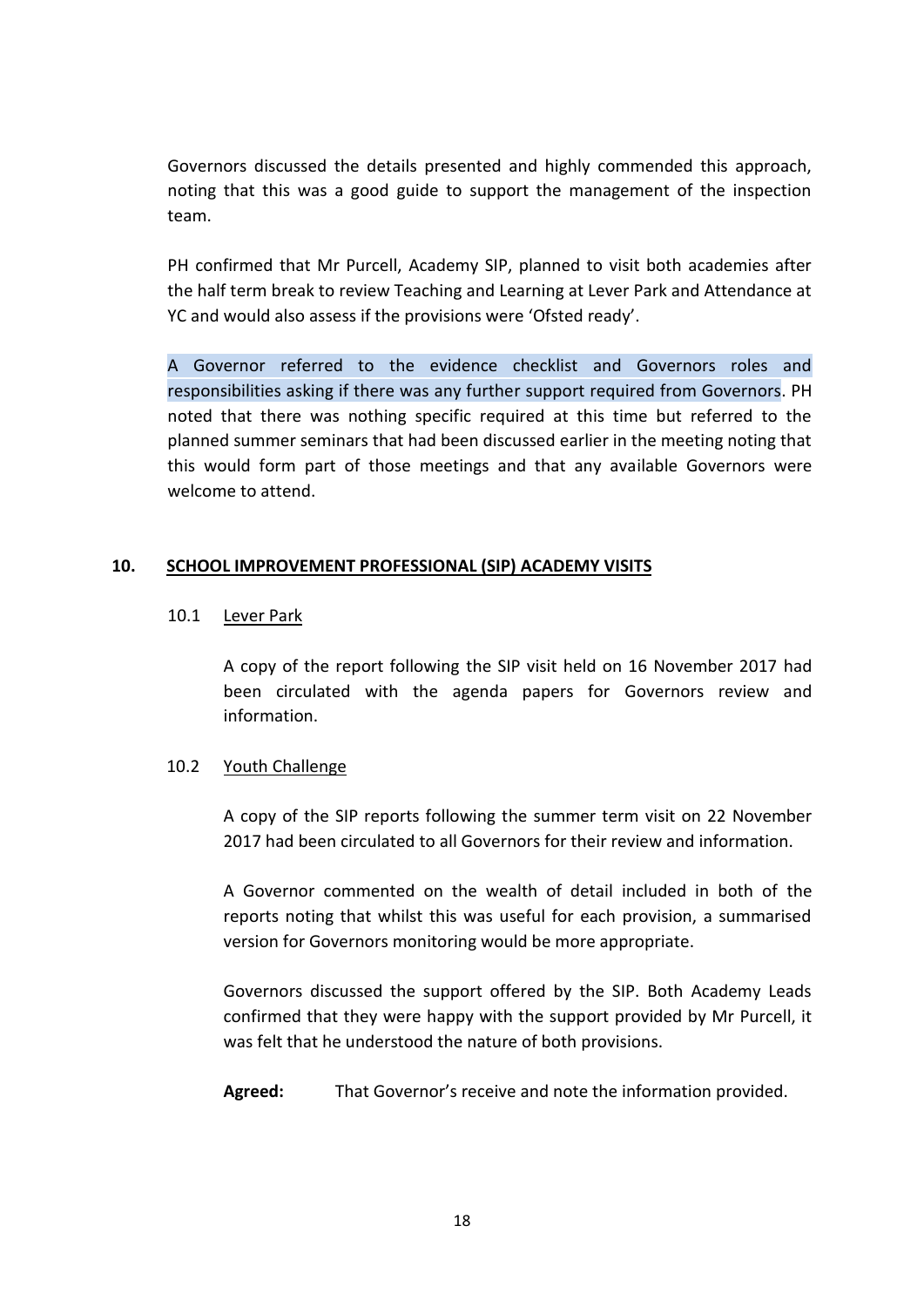### **11. POLICY APPOVAL**

PH referred to the Policy Schedule that had recently been compiled and circulated with the agenda papers together with the following Policies for approval for both academy settings:

- Teaching and Learning
- Curriculum
- Marking and Feedback
- **Behaviour**

Governors had reviewed each policy, noting a number of minor typing errors. RL agreed to rectify these.

The Chair referred to the front pages of each policy noting that they were all of varying format and requested that there be some consistency and all reflect the same format. Governors agreed on the preferred format.

The Clerk referred to the Safeguarding and Child Protection Policy due to be reviewed as per the attached schedule. RL explained that this policy required further review and updates following recent changes and also in respect of the implementation of C-POM's and requested that approval of this be deferred. It was noted that this policy maybe referred to the Trust to be approved as opposed to the LGB. This was agreed.

# **Agreed:**

- i) That the Policies as listed above for both academy settings be approved, subject to the typing errors and front sheets being amended.
- ii) That approval of the Safeguarding and Child Protection Policy be deferred to the summer term for either the LGB/Trust to approve as appropriate.

### **Action:**

- i) DS to ensure that the front sheets on every policy published on the website reflect the same format.
- ii) Clerk to include Safeguarding/ Child Protection Policy for approval as an item on the summer term agenda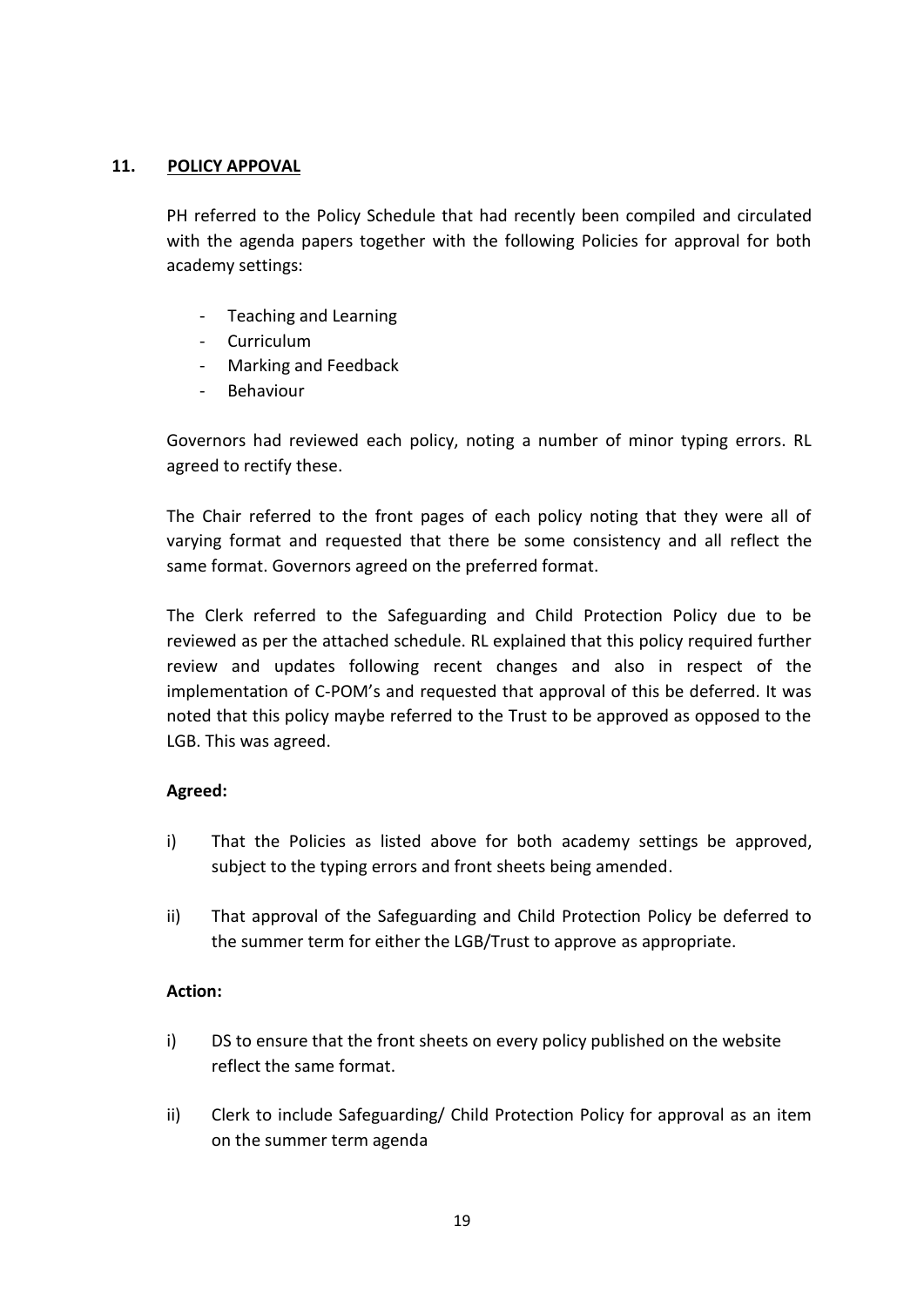### **12. APPRAISAL PROCEDURES**

#### 12.1 Impact on appraisal procedures

The Academy Leads for both provisions had reported on the operation and effectiveness of the school's appraisal procedures in the 2016/17 academic year as part of their circulated reports. It was noted that all staff appraisals had been completed with the recommendations being approved by the Trusts Standards Committee at the meeting held on 12 December 2017.

PH noted that the PRU employed many members of support staff and felt that there was some work to be done by the LA to provide a suitable process. TJ confirmed that there were some good support staff performance management processes available.

- **Agreed:** That the Academy Lead's reports on school's appraisal procedures for both provisions for the 2016/17 academic year, be received.
- 12.2 Appraisal Procedures linked to the terms of reference and the Pay Policy

PH confirmed that the appraisal process for both Academy Leads had been completed and approved by the Pay Committee in line with the set terms of reference.

# **13. SCHOOL WEBSITE COMPLIANCE**

The Clerk advised that academy and multi academy trust boards must publish specific information on their websites to comply with requirements contained in both the academies financial handbook and the trust's own articles of association.

As part of an Ofsted Inspection, the inspection team will look to ensure that the academy website was up to date.

The Governance Services Team had previously provided a checklist based on the guidance issued from the Department for Education which had recently been updated and the Clerk highlighted the additions to the checklist. Governors were informed that a copy of the checklist was also available on the Bolton Governor Exchange.

The checklist highlighted both the recommended and statutory information to be published and Academies are reminded to check their own articles of association as this may differ from the checklist.

David Smith confirmed that at Trust level the website was fully compliant but there was still some work to be done to ensure that compliance was met at LGB level. It was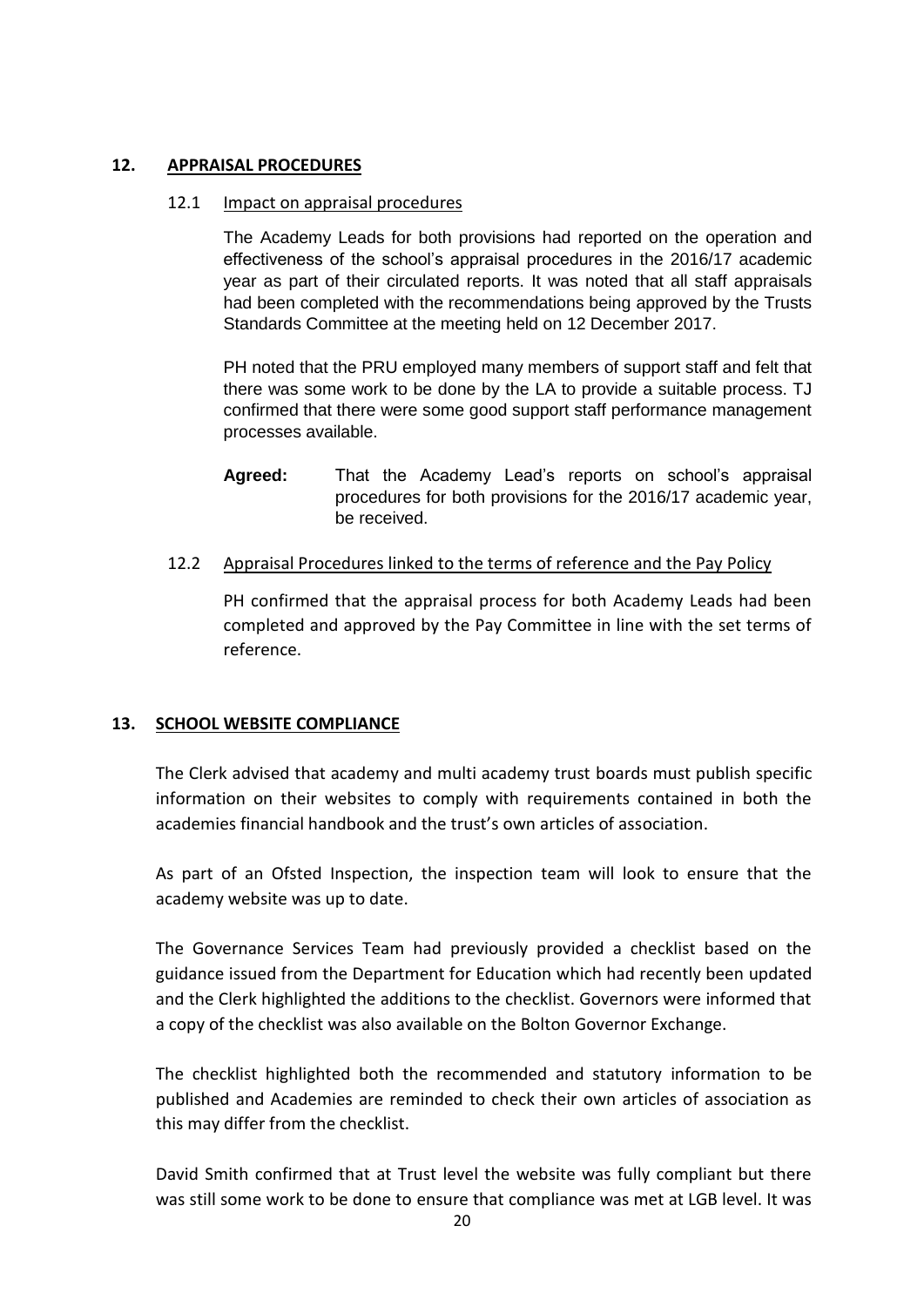noted that at the Primary LGB a Governor had been assigned to monitor this area in liaison with David Smith and give an independent view.

Governors discussed this matter and it was agreed that Mark Hilton assist David Smith in Monitoring this area.

## **Agreed:**

- i) That the Board note the need to ensure that their websites complied with statutory requirement in terms of publishing specific information.
- ii) That David Smith and Mark Hilton would check to ensure that the school website was compliant and report this back to the next Board meeting.

### **14. SCHOOL TERM AND HOLIDAY DATES 2018/19**

DS reported that the Trust had approved the school term and Holiday dates for 2018/19. A copy of these had been published on the academy website for Governors review and information.

**Agreed:** That Governors view the website to gain details of the holiday dates if required.

### **15. DATES OF NEXT LOCAL GOVERNING BOARD MEETINGS**

The Chair asked if the dates for the autumn term 2018 had been set as it had previously been agreed that there would always be at least two meeting dates set to assist Governors planning. The Clerk explained that the dates for the following term were usually set at the previous summer term meeting.

PH suggested that he meet with the Clerk at the earliest convenience to discuss future meeting dates ensuring they were in line with the ability to provide data information to Governors.

- **Agreed:** That the meeting dates for the remainder of the 2017/18 academic year be as follows:
	- **Summer Term:** Tuesday 22 May 2018 at 4pm at Youth Challenge (Smithills Site)